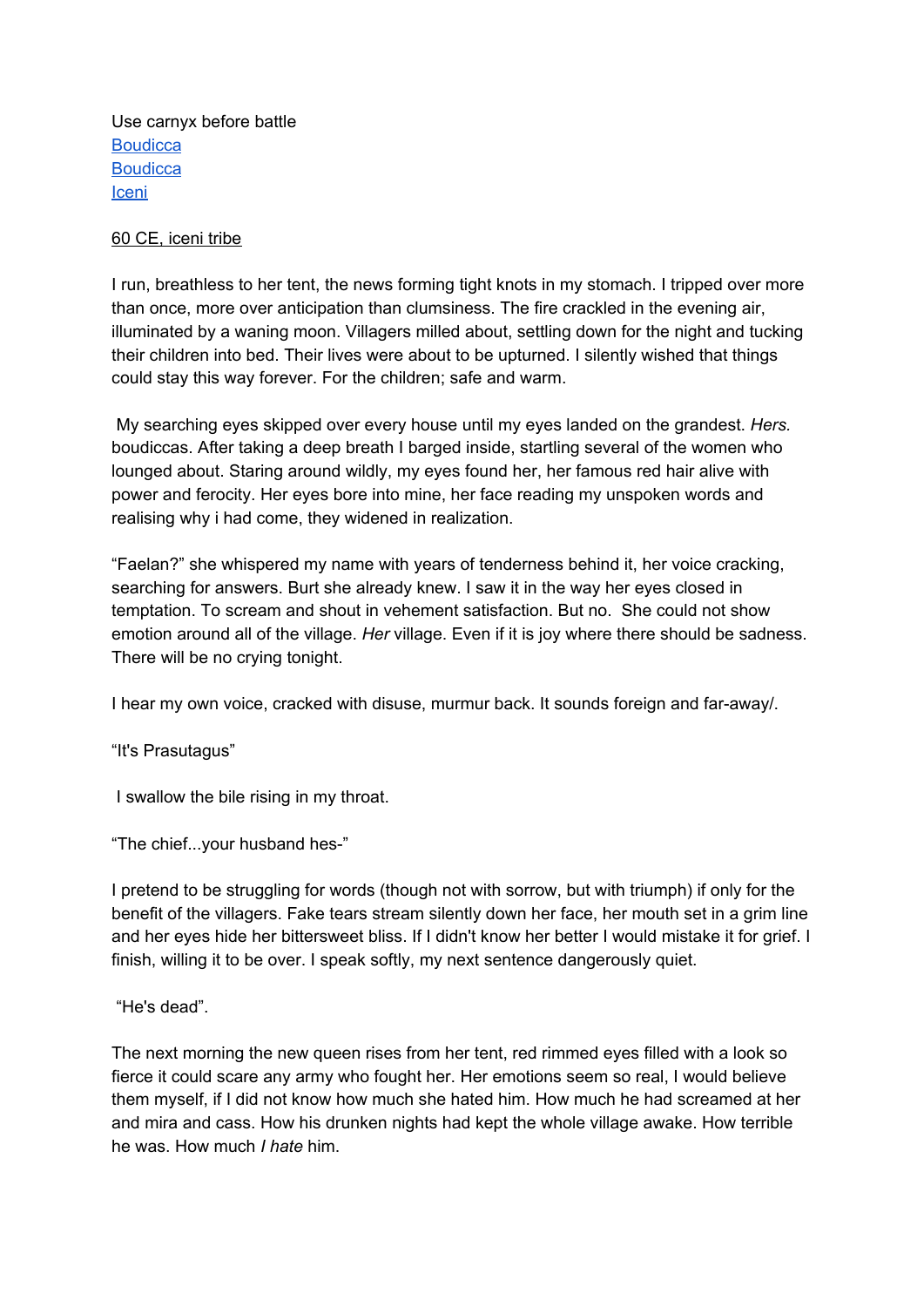It's his birthday. The whole tribe was required to celebrate. I was tired of it. He's with a few *other men. Those who were willing to be in his company to gain a seat on the council. They may as well not be doing anything, he won't remember in the morning. He barely remembers his own name.*

I'm staying with the girls, six weeks after my father's death. I knew that he had to come back to the house sometime, but had hoped I wouldn't have had to see his face. That face. I don't *hate him. The place in my heart that used to cre is gone. Spun like gold and smashed pieces so small they fall like sand between my fingers. That space is gone. Dark. devoid. So I filled it with hate. The only emotion I can muster.*

*A bang. He's in the house.*

*Another bang. He's in the room.*

*The very room I'm in. That monster is in the room.*

*A crash this time. He's knocked over something.*

*It's so dark. The room is filled with thick smoke that obscures my vision. I can't see anything.*

*It's so dark*

*The crunch of pottery.*

*Ah, so it was a pot he broke.*

*I wonder. Was my father's life like this? A piece of broken pottery that gets stepped on because he wasn't looking. A smoke filled room. He can't see. He's screaming for help. He gets stepped on. Again. Again. Again. He's shouting. He can't see. His last moments are alone and afraid.*

*But my father was not a piece of pottery and we are not on the battlefield.*

*He walks over to where I can see Cass' shadow, lying on her side.*

*I thought he would hug her goodnight*

*Whisper to her a story of olde.*

*Or to simply smile at her and brush her hair from her face.*

*I don't see his snarl.*

*Or the smell of beer on his breath.*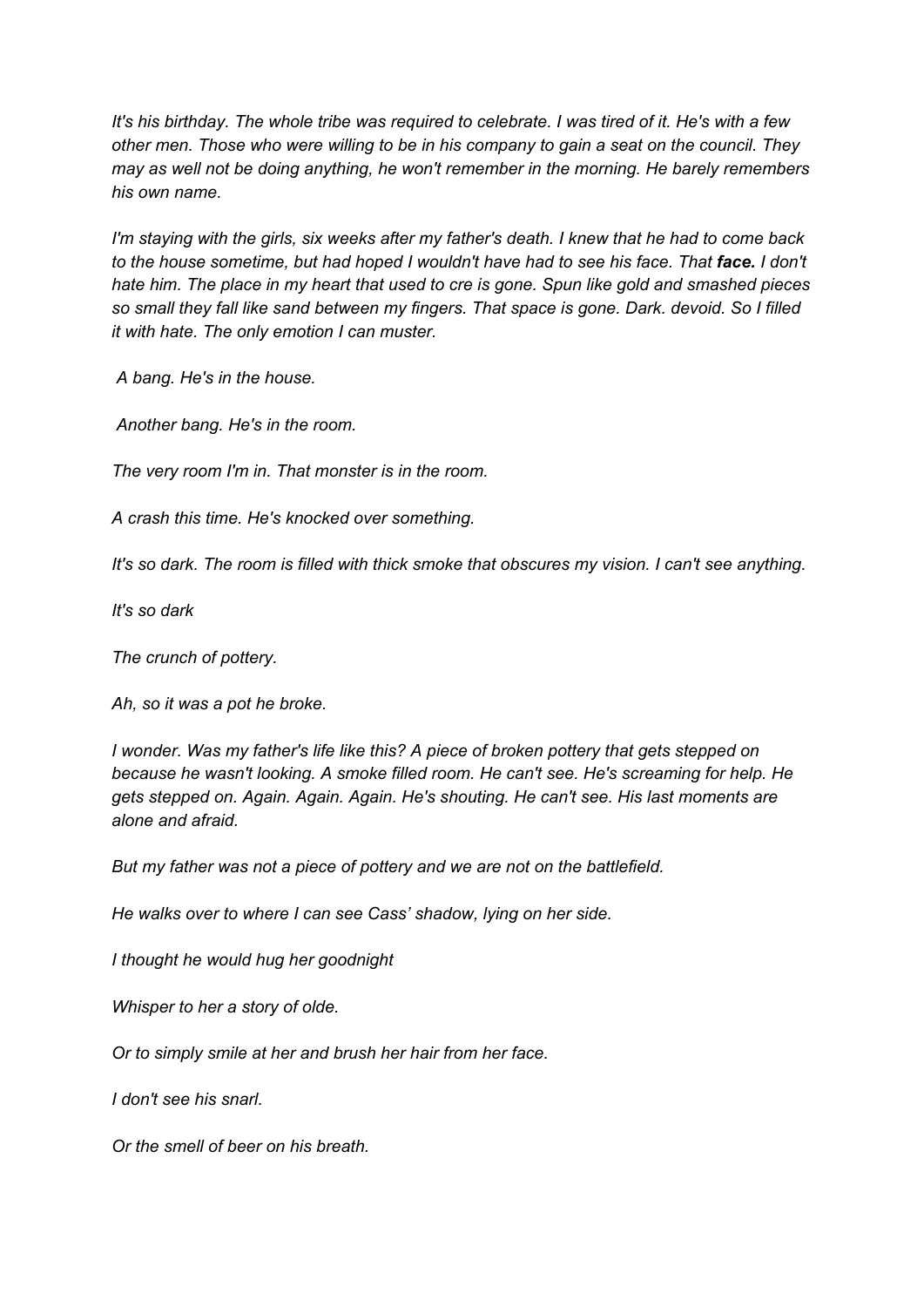*I didn't know then.*

*I was so young.*

*Now that I looked back, i shouldve.*

*I shouldve*

*I didn't.*

*It was so dark.*

*My throat was closing up.*

*I couldn't see.*

*I couldn't see.*

*I couldn-*

*He slaps her across the face and stumbles to his room.*

*No one says a word.*

*We don't need to.*

*Something happened that night.*

*Something that cannot be fixed with soft words and kisses.*

*Something that cannot be broken*

*A promise*

*A sacrifice*

*To fight*

I feel tears threaten to spill over in my memory. They fall freely. People will think it is for the dead leader and I let them. I have fought for so long and now I can celebrate. But it is bittersweet.

My thoughts drift to Cass. Cass, the warrior sister. The one who was brave. She shouldn't have had to be brave. You'd think that he wouldn't hurt his daughter. That your children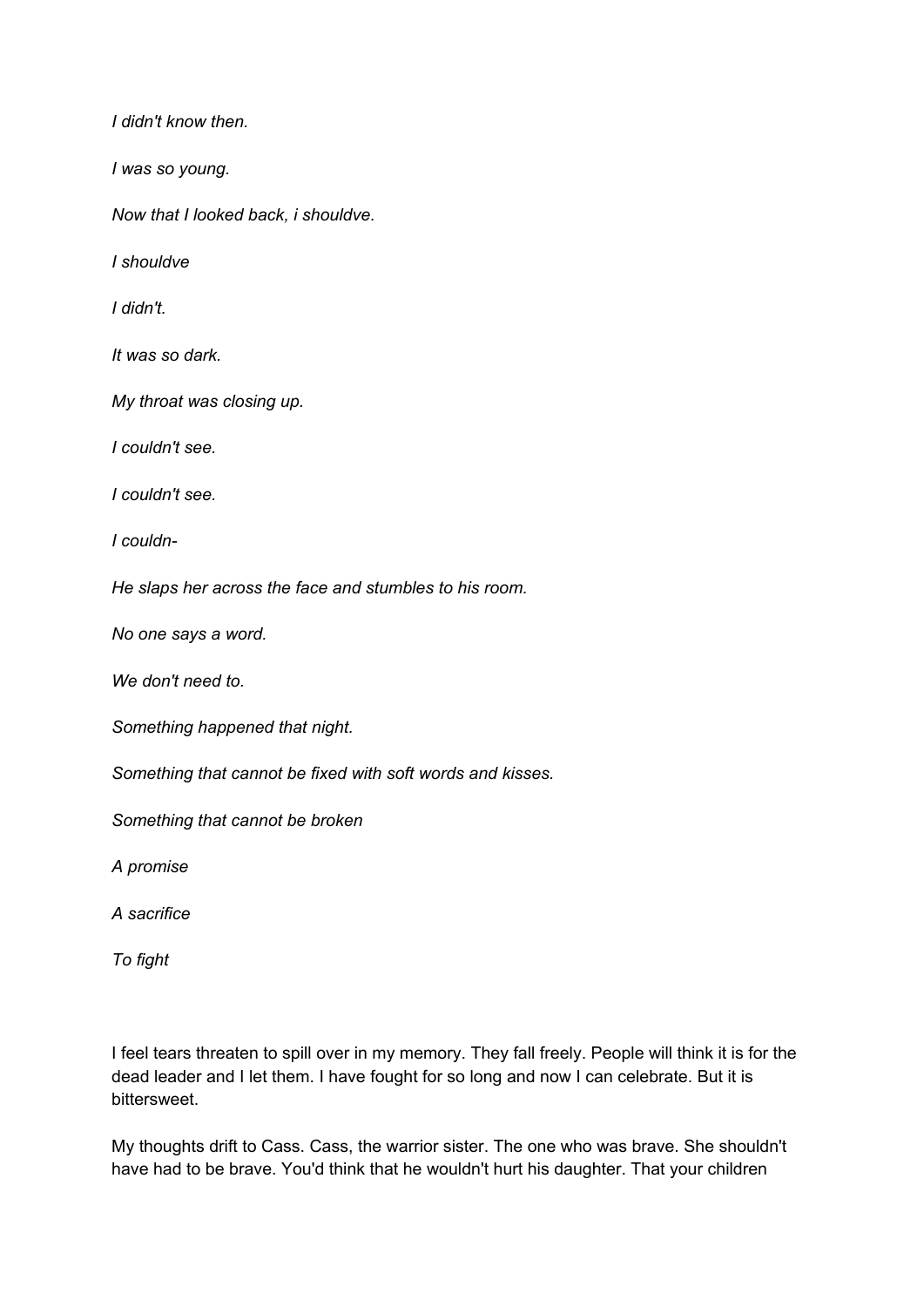would be the ones you'd protect against all others. No. She always took his moods into stride, protecting Mira. Always protecting Mira. Oh, Mira.

Blood rushes to my cheeks at the thought of the other daughter, though I try to hide it by burrowing my head further into my jacket. The people may let me off for a few tears, blushing is a whole nother matter. Still, my head spins. I have not seen her since last night, after delivering the news. She must be jumping for joy.

She might have avoided his drunken states, that didn't mean she could defend herself from his harsh words. So. Many. Words.

I walk in, my eyes immediately finding Miras. She offers a soft smile in return.

Next to her, sat Cass, back just as straight, but hair betraying her tornado insides. I smiled. Cass had always refused to tie back her hair, always wanting to show who her mother was. *Boudicca.* I could see she was sharpening a dagger on her knee. Sharpening her heart. A silent warning to anyone in the hall.

I suddenly felt guilty. I knew Cass too well and, judging by her refusal to focus on anything but the dagger, she was angry. I should've checked on her last night. Cass was explosive, but she usually kept her emotions in check. Usually. I could see it in the way she huffed that she was teetering on the edge of having an impromptu knife throwing competition. Into the crowd. The only difference between her and I. Both warriors, in every sense of the word. But when she was snarls and knives, I am ice and calm. They didn't know that ice hurts more than fire. That it kills you slowly and without mercy. Ice is cruel.

I am ice.

Mira may be the one who makes my cheeks flame, but Cass is the one who looks at me with eyes that say *i understand. I hurt too.* And blushes are not the same as understanding. And, after all, she is the only one who could match me in training, and I can't deal with one of her berserker phases today.

Passing by the head chair, I take a seat to the right of Mira, quirking an eyebrow in Cass' direction, conveying a silent message.

*" You ok?".* Our secret language

She responded with an eye roll and a not so subtle nod toward the head councilman.

*"No" .* Ah, so that was it. They were being *mucan* again, pigs as always.I softened my eyes and gave a sympathetic nod. I turn my attention towards the throne. It was hard to miss, being seven feet tall.

Boudica sat upon her new throne , although I should be calling her *banrigh* now, as she is queen. I ready myself for her words as the noise in the hall dies down. I can't help but notice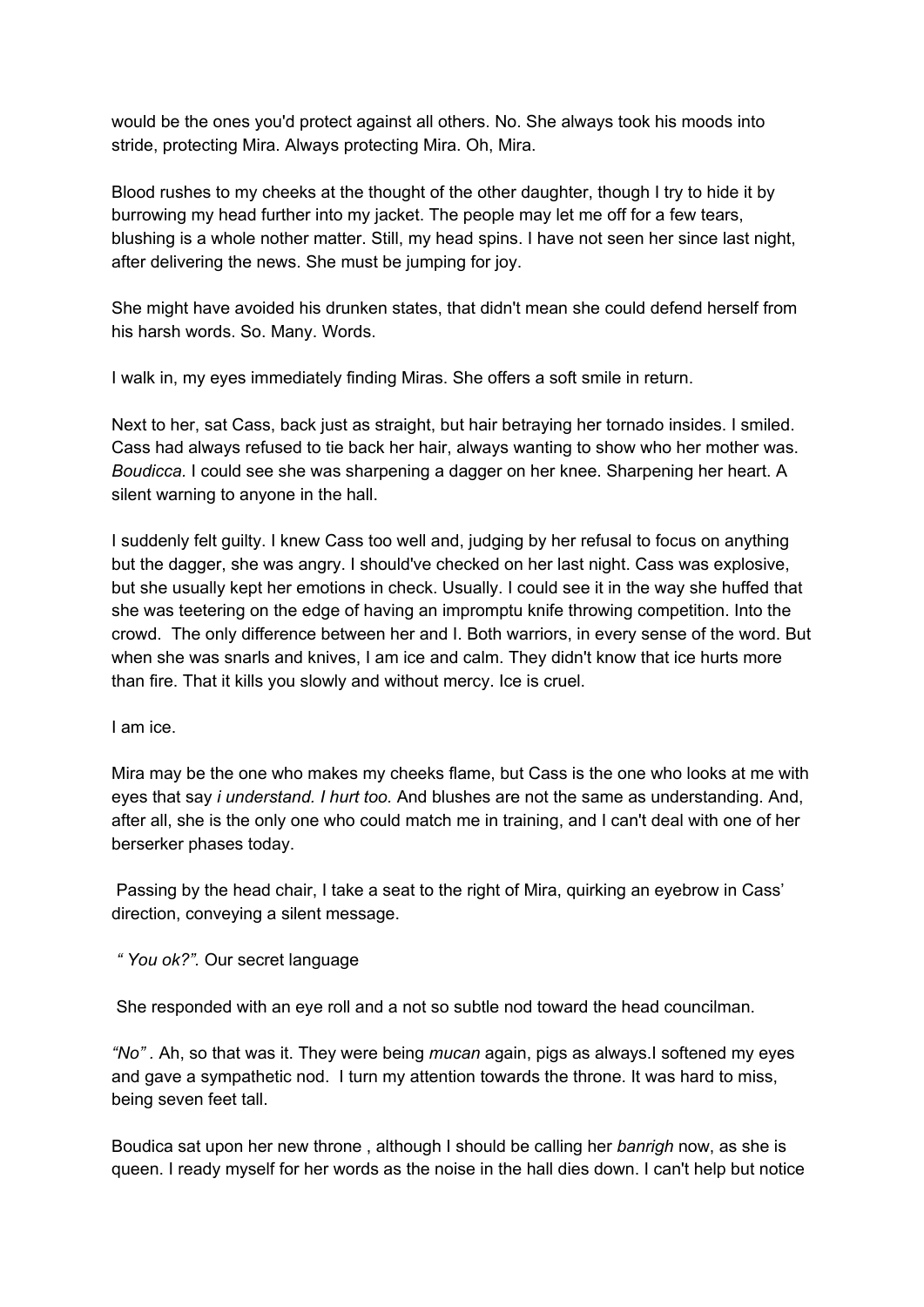a few envious glances toward her. I almost snort. Everyone is a snake, and they are merely waiting to strike.

Boudicca clears her throat,and a hush descends upon the hall. Her eyes scanned the room, seeming to meet everyone's face and conveying a silent message; *do not test me.*

Despite her recent " grief ", her voice is strong and unwavering.

" Men! She sounded powerful.

"We have lost a man of great power and intelligence, my husband, our *Ceann-cinnidh,* our leader" .

I hide my laugh into a cough. *Intelligent. Leader.* Both words that should never be used to describe Prastigus. But I know it is all an act. A ruse.

" This will be a hard time for us all. But we must be strong " her hands clench at her sides, deepening the marks that she has made over years of clenched fists. She need not clench them any longer now that he is gone.

"I will be chief until another can be found, decided on by the council and myself "

A grumble of assent ripples through the hall but quickly dies down, seeing the narrowed eyes and deadly gaze of the new queen. Her golden torc catches the sunlight, making her gaze even more fierce.

"There is nothing up for debate."

Her voice has a note of finality that no one dares argue with.

"Now, onto the matter of wealth "

Many men straighten up in their seats. This is what they came for.

" My husband has left us half of his riches, the other half going to the Romans." She grimaces, but continues,

"We must remain - if tensely - *peaceful* with the romans, so as not to provoke an all out war after such a loss"

I grunt. We would be more likely to win a war without him.

"We will gather for his funeral rites tomorrow, to celebrate his life, not to dwell on his death"

I can see her resolve harden and her fists clench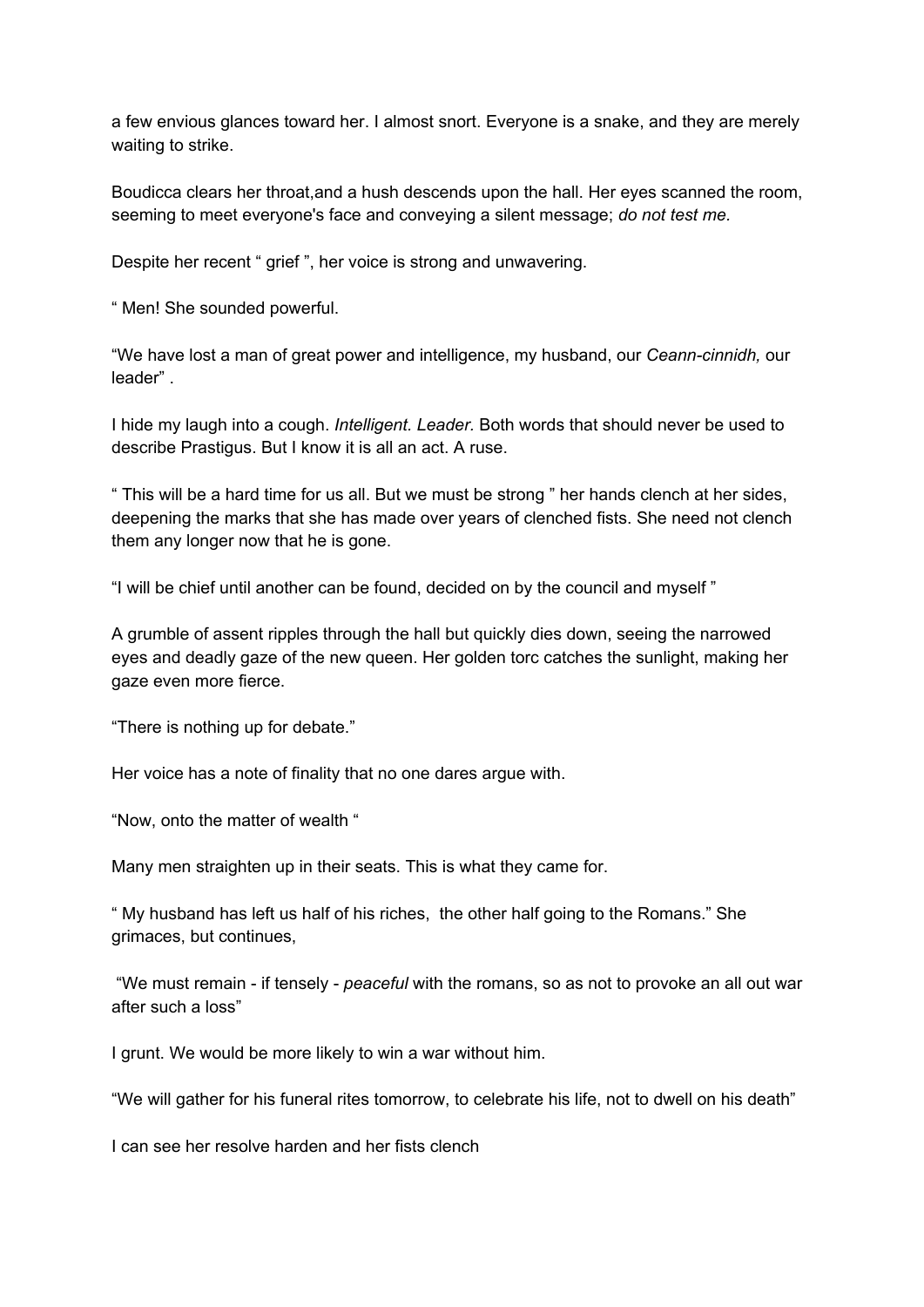"This is a new chapter"

With that, she turns and stalks out of the hall. Mira and Cass follow behind her, although not without a few backward glances of their own. But the councilmen are not looking, not paying attention The story of our lives, us four women. An orphan, a leader, a warrior, and a politician. Always underestimated. All Stronger than anyone else could ever fathom.

as soon as the door shuts behind them , the whispers start,as I knew they would. This is why I stayed.

" *Boudicca killed her husband."*They continue *"She hated him!"* and the responses "*who wouldn't?"* they go on for hours, and I make silent notes of who fights back, who does nothing, and who the whispers are coming from. I file it away later. For knowing who will run, who will fight and who will do nothing.

They talk of revenge for their fallen leader, for war. But they do not understand that it is the rule of beasts . I suppose they are not much better. Some would like to claim they are, that they have honour, but they are fooling themselves There is no honour, even in death. They have not seen the cruelty that this world could deal them.

My thoughts darken. I have. I have seen screaming men and dying men and dead men and men who are alive but shouldn't be and Men who wish they were dead. Men who kill for fun. Men who stopped caring long ago. Men who are numb. Men who aren't. I am only nineteen and I have seen more than any person should. Much more than I care to admit.

It started with my parents. I was so young. So young and they were taken away. I had lived on my own since I was nine, in that big house that my father left behind. He had been Prasutagas' closest friend, and they always rode into battle together,my father always at his side.. And so I spent hours with the girls, and with boudicca. Which turned into days. Which turned into months. They had become like my sisters, those girls, and boudicca my mother. She had always cared for me.

More often than not, I slept in their hut, their warm chatter ringing in my ears and the smoke curling in the air like a dragon. It was certainly better than the haunting coldness of my house, with the dusty medals with my father's name like a cruel mantra all over them, an echo of his memory. I couldn't bear being in there when I was younger, haunted by the nightmares. Of my parents and of the night that bonded us together. I still remember the remaining troops coming back, sorrow on their faces, and Prastagus summoning me to his hut, drunk as ever, after mama and papa didn't return...

*He belched loudly, clanging his flask upon the table. He had bleary eyes and rumpled hair. He stood unsteadily to his feet and crouched in front of me, his breath stinking of beer and death.*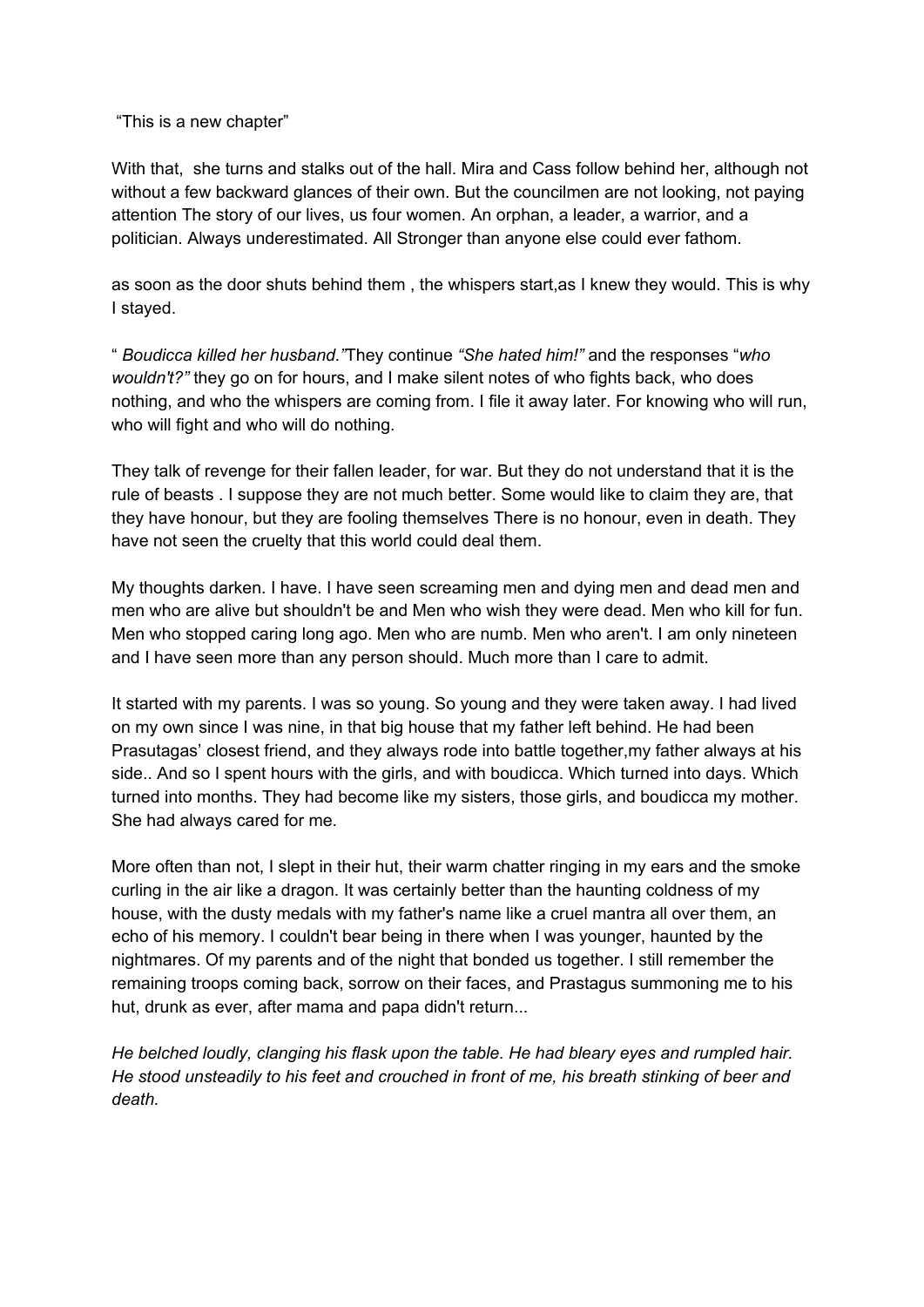*"I am sorry, faelan. Your father was a good man. Your mother was too. Woman, i mean, not man, I-" he blinked, as if trying to remember something. He cleared his throat and tried to focus his eyes. They stayed a swirling mass of uncertainty.*

"W- we will have the funeral tomorrow, with all the death rites. If you're lucky, there will be *chicken!" he giggled to himself, like it was some sort of inside joke. That my father's death was a joke. That my mothers capture a joke. And he has the audacity to say there will be chicken. He tottered back to his desk and sat down, shooing me out.*

*"Go, go on now, go get ready and pretty for tomorrow, although, mind you, many good men* died today and it's not just your father y'kn-" his words cut off as he took another swig of his *drink. When he was done he looked at me like her forgot why i was here.*

*And that was it. That was all I got. All my father was worth. Cheap words. Cheap words for the countless times my father had defended him in battle when he did nothing, cheap words for every time he took the blame for his wrong doings cheap words-...* I wanted to scream and cry and throw my hands up in the air and beg for mercy from the *ancient gods.*

There was no use. The next day, a soldier took pity on me and told me that my father had *died when prasutagus failed to cover his flank because he fell off his horse. A man, the man whose life had been saved countless times by my father, had failed to defend his back. What a perfect betrayal. Stab him in the back for every time he saved yours.*

*Something snapped in me that day. Something important. I was only nine. Only nine and the hatred inside me was so potent that it bubbled inside me until I couldn't breathe anymore. It was suffocating. It wrapped my heart in a blanket that promised it would protect me from the world. From my heart. I would not be cut by those broken shards again.*

*The same soldier that told me what had happened had given me my father's long sword,* rusted with blood. It was far too big for me, almost as long as I was. I didn't care. It was the only true thing I had left of my father. The soldiers laughed when I tried to wield it. I ignored *them.I had gone to the training room that day. And the day after and the day after and the day af-*

I snap out of the memory at the call of my name

"Faelan! FAELAN!" miras familiar voice resounds around the meadow. We often came here to escape from the world, and I barely remembered getting here after the meeting. I just followed the path my feet had taken me a thousand times and then some.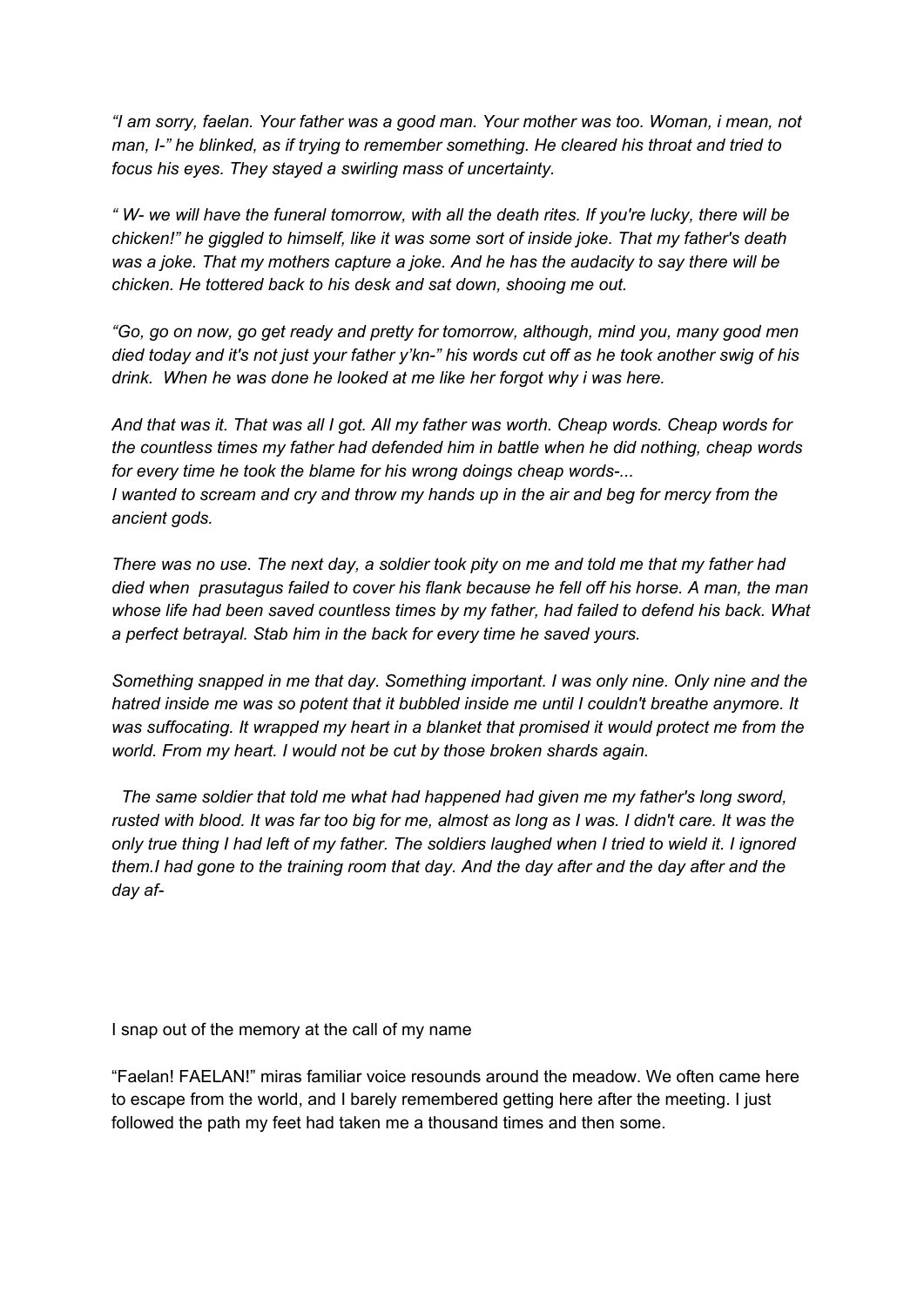My warrior instincts tighten andI frown. I really need to stop drifting off. Someone could sneak up on me, and I would be defenceless.

Mira, breathless, runs towards me. I worry for a moment, before seeing the ecstasy on her face.

"FAELAN! What are you doing?" she launches herself into my arms , toppling us backwards into the long grass.

I laugh, gently pushing her onto the ground, discreetly glancing around to check no one can see us. To check that no one can accuse her of something she is not even aware she is doing. I plaster a smile on my face.

"Sorry, just lost in thought"

She barely notices my fake brightness and continues.

"He's gone, faelan! HEs gone and he isn't coming back! Don't you know what that means?"

I shush her, my eyes darting around again. The words she speaks are those of treason, and we are in the heart of a dead man's kingdom. That does not make him any less dangerous.

I've rarely seen her like this. She's usually so reserved, keeping her eye on everything, always poised and cool and collected.

" It means that i'm free!"

I frown.

"Mir, your not… leaving- are you?" I feel the air still around me.

She hesitates. I hold my breath But then her face breaks into a smile.

" of course not, silly!"

I roll my eyes

"I mean, you're only 18, you have your whole life ahead of you, you still have to-" my voice catches in my throat and I swallow.

*Marry and have children.* The voice in my head finishes. marry to that boy from the trinovantes tribe, I think glumly, to strengthen our. Dumb as they come, but a beast in battle. Respected, strong, powerful… with her at his side, beautiful, and as skilled with words and as he is with a sword, they'd be unstoppable.

I force myself to smile.

"Come on, it's almost dark. I'll walk you back to the house?"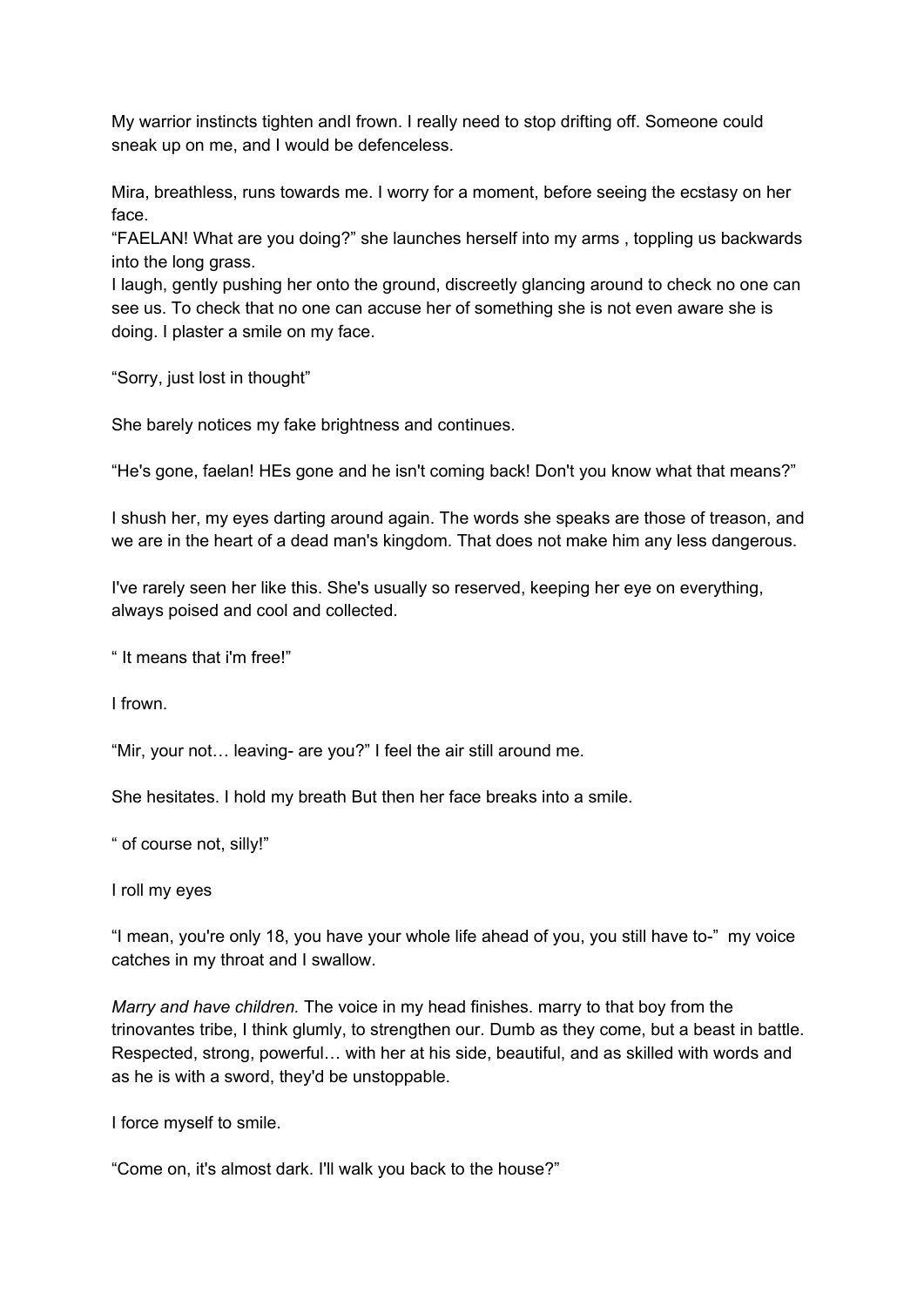She nods, but I can tell she's deep in thought.

"Thinking about that boy? What's his name- starts with a b.. Brannon!" I shout, nudging her tan shoulder, trying to get her to talk about the boy from the trinovantes.

She looks darkly over at me, mumbling crossly, a fierce blush building its way up her neck

"You know i don't like him, fae" she turns her face toward the sky, staring at the moon, "besides, that name of his is rather stupid for such a big fellow"

"What, little raven? It's not so bad, *luch.*" She nudges my arm playfully, rolling her swirling blue eyes.

" You know i hate it when you call me that!"

"And i will never stop, *little mouse*"

She chuckles again at the childhood nickname, her smile illuminating her face like a lamp.

My heart flutters, just a little.

We trudge to a stop outside.

"I'll see you tomorrow, *luch?"*

She rolls her eyes again.

"Of course, *machan!"*

I mock gasp but secretly I grin at the use of my nickname. The mouse and the bear. Mira and Faelan.

"Don't forget to tell Cass i'll see her tomorrow in training, early as always!" I shouted dne the dusty path, probably waking up half the tribe.

Cass herself pokes her head out the door, eyebrows drawn together in exaggerated anger.

"Tell me yourself, coward!" she shouts, hands cupped around her mouth. I chuckle and wave one last goodbye and turn on my heel, making my way home.

*No. not home. A house. An empty house haunted by the memories of what was once your family.* I shake the thoughts from my head, trudging back to my house, too old to sleep with them now.

Despite my mist of sadness, I breathe a content sigh.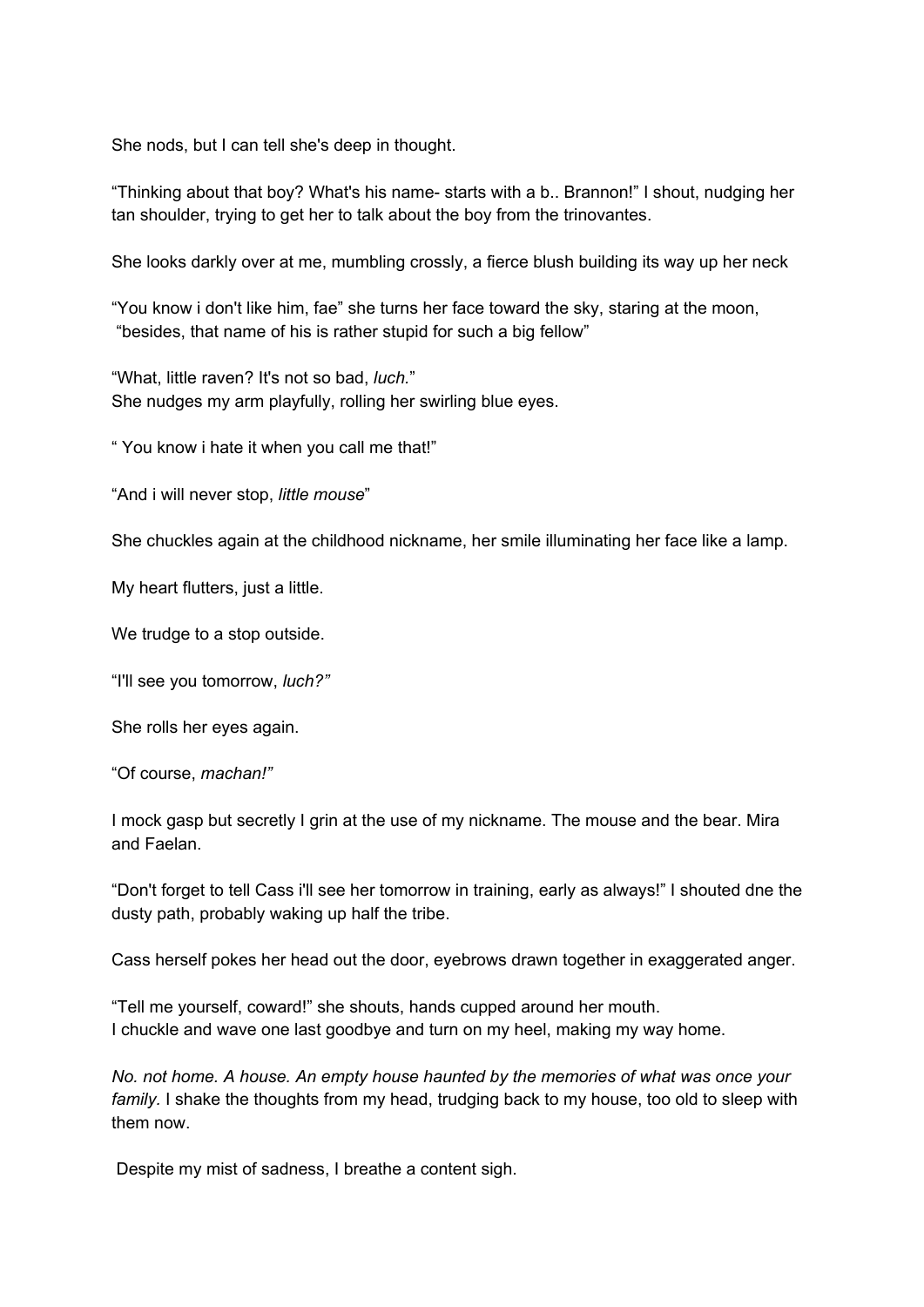## *Prasutagus was gone.*

## *My training was going better than ever.*

*Mi-* No, not Mira. I must keep reminding myself of that. She would never be mine. I was content with what I had. A friendship. And when I reached the door I lay in my bed, my heart full and hopes high. I close my eyes, dreaming of stolen kisses and smoke.

## *Smoke.*

I wake up to screams. Terror grips me. Every night since my father's death, without exception, I've been haunted by his death. How it happened, where it happens, changes every time. But there is always smoke, even if there is no fire. *smoke , smoke, so much smoke everywhere. I'm coughing as i stumble aro-*

Someones grabbing my hand and pulling me out of bed shouting at me to move, to run. *Cass.* of course she came back for me. Brave Cass. It's my wake-up-call, jerking me out of whatever fantasy in which i had thought i was dreaming. I grab my sword off the bedside table and look at this house, already starting to be engulfed by flame. It's a hungry beast, always wanting more. I don't care. It is only eating what I could never bear to swallow.

Cass is already out of the door, her wild tangle of red hair fying behind her like a banner.

I shout after her, but the crackling and leaping of flames takes my words for themselves, eating them like they ate my house.

Cass heads towards the large council hall in the centre of the village and looks around wildly. My mind, muddled with smoke, is confused for about a second until i see the fear in Cass eyes. *Mira.*

My head spins. I've inhaled too much smoke and it's clogging up my brain like a dark cloud, a shadow. I'm struggling to get my thoughts in order. Why is there so much fire, and where is Mira. She would not have left without Cass, or me for that matter. Nothing is making sense

The flames are too wild for me to reach Cass now, so i try turning back, my eyes bleary with stinging tears. I have to get out, have to find mira, have to save the village, have to-

And then I know. All the jagged nonsensical pieces slip into place perfectly in my mind, and in that moment, it's like I'm seeing thousands of different things, although the fire is roaring around me. Distantly, someone is calling my name, but it's going hazy.

"*Half his wealth is going to the romans"*

*" ...Tensely peaceful…."*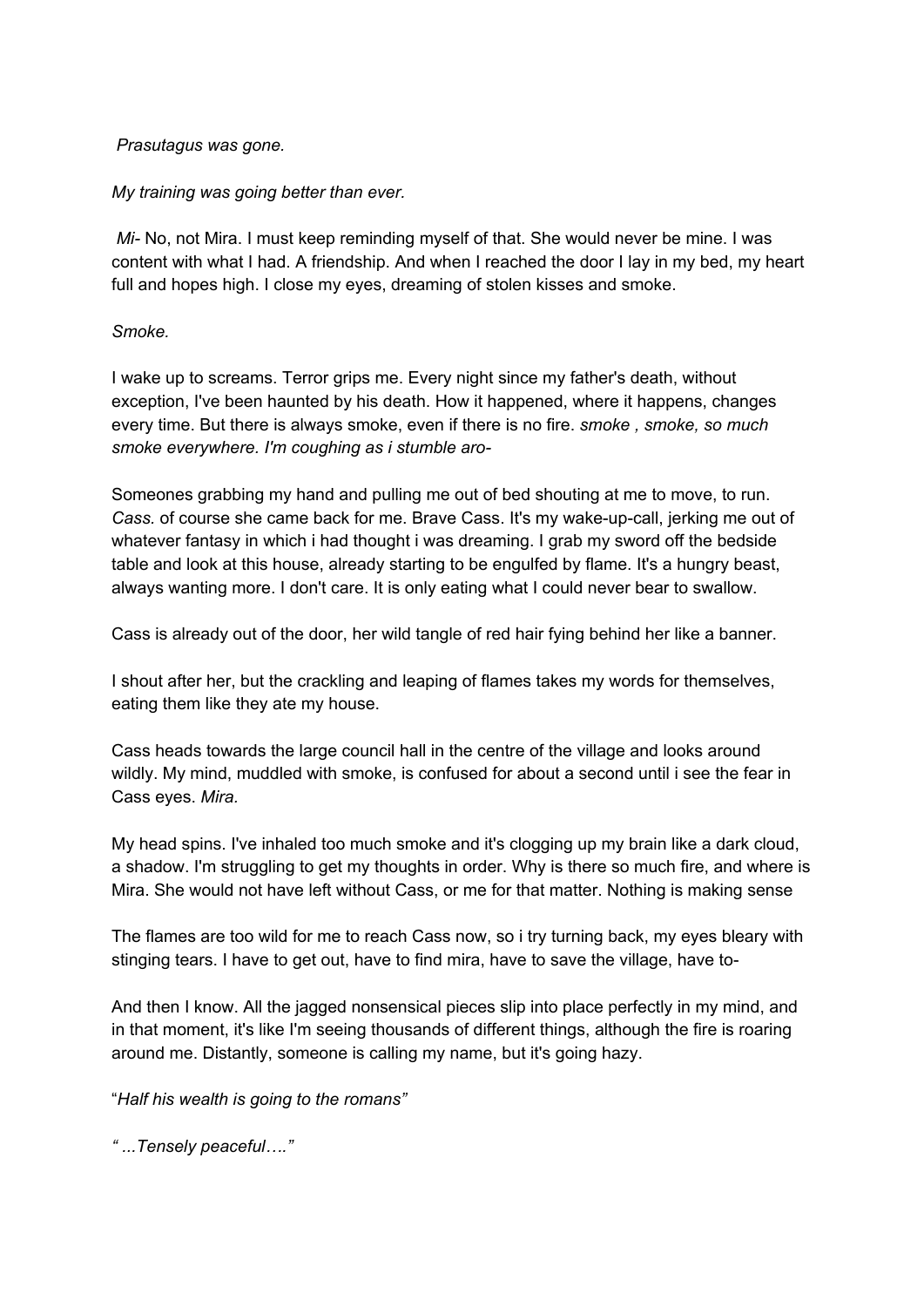I should've known. Not a fire. An invasion.

And then i kno why Mira is not here. They have her.

I feel sicker than ive ever felt at the thought of the things they would do to Mira, twisted things, cruel things. She had not seen battle the way I had, not seen the hunger in the men's eyes, not seen the delight they took in killing. She was not ready. I could just imagine her face, battered, with blood dripping down her chi-

I dont even hear myself scream, but i was told that every person heard it, that every person knew what i was screaming for, Apparently, that spurred everyone to break free.

I didnt know. All i could see was Mira, dead or worse, and the flames became peaceful, comforting even.

I could see cass from the corner of my eye, shouting my name, but I was too far gone.

*This was war.*

I barely feel the fire now.

*And i will fight*

The only question was.

Would I win?

Epilogue.

Sweet mira.

Fierce Cass.

gone.

On that day we stand, triumph soured with inexplicable grief, so much grief that it courses through our blood. They say pain makes you stronger but I feel shattered and I can't put myself back together; Not without Mira and class. But they are lost now.

A familiar feeling wells up in me, one I remember as an old friend. It's the void, the void that I can only fill with hate, hate for the ones that turned my family into final words and goodbyes. For fear of losing myself in it entirely, lost in the fathomless depths of the void, the hate is what I cling onto, hardening my heart.. Except now it's ten times stronger. But I feel calm in the knowledge that they have already taken away everything from me. I have nothing to lose. And that only makes me more dangerous.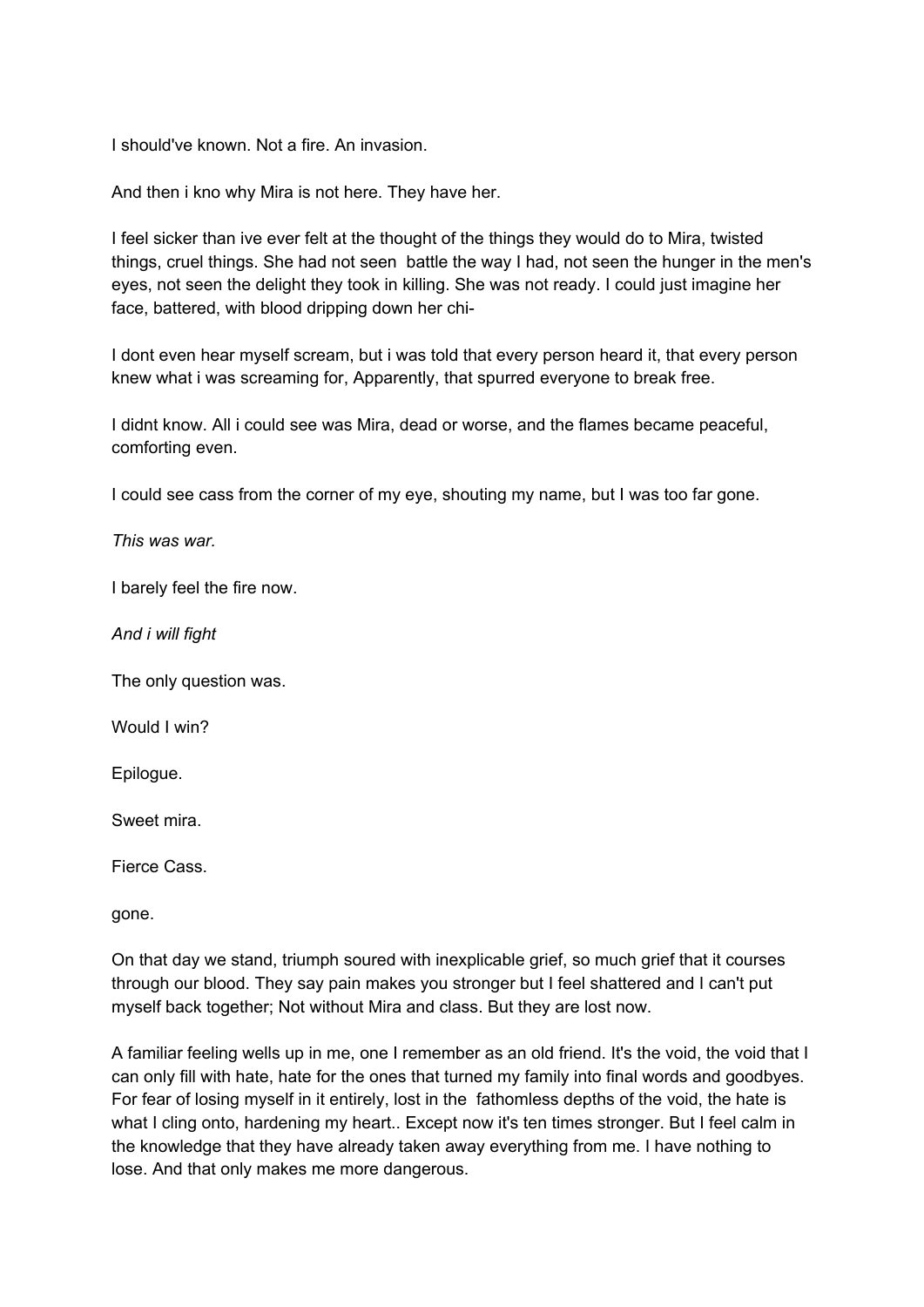And so me and Boudicca gather, missing the parts of ourselves we never thought we'd lose, and we sing a song of olde. For the ones we loved the most, for family, for the cruel leader, for the wives and husbands and sisters and mothers and friends and everyone who was brave enough to say that they would not do it like some fool. They fought. It counted. It mattered. They mattered.

Boudicca starts, as only a leader would do, her voice hoarse from screaming in agony from her own black void.

" *"I look on wood and hill and sky, yet without any tears, to the warm earth i bid goodbye, for what unnumbered tears"*

Her voice rings out across the desolation, an accusation at the deaths.More voices join in, the rites a familiar song to many. Death bands people together in a way that sometimes life cannot. More voices join, our melodies settling across the land that holds the memories of so much pain.

*"So many times my spirit went the dark transfiguring way, never knew what dying meant, deep night or new day"*

The whole forest seems to lean toward us, the haunting melody stretching across the decimated expanse.

Almost every voice joins in now, the last verse as familiar to us as the air we breathe.

*"So many times it went and came Deeper than thought it knows Unto what majesty of flame In what wide heaven it goes"*

The thought.

A question.

What next?

*This is a war.*

I think of Mira and Cass, fighting bravely till the last second, their hands slipping from mine. Of my father, screaming for help.

Of my mother, begging for mercy.